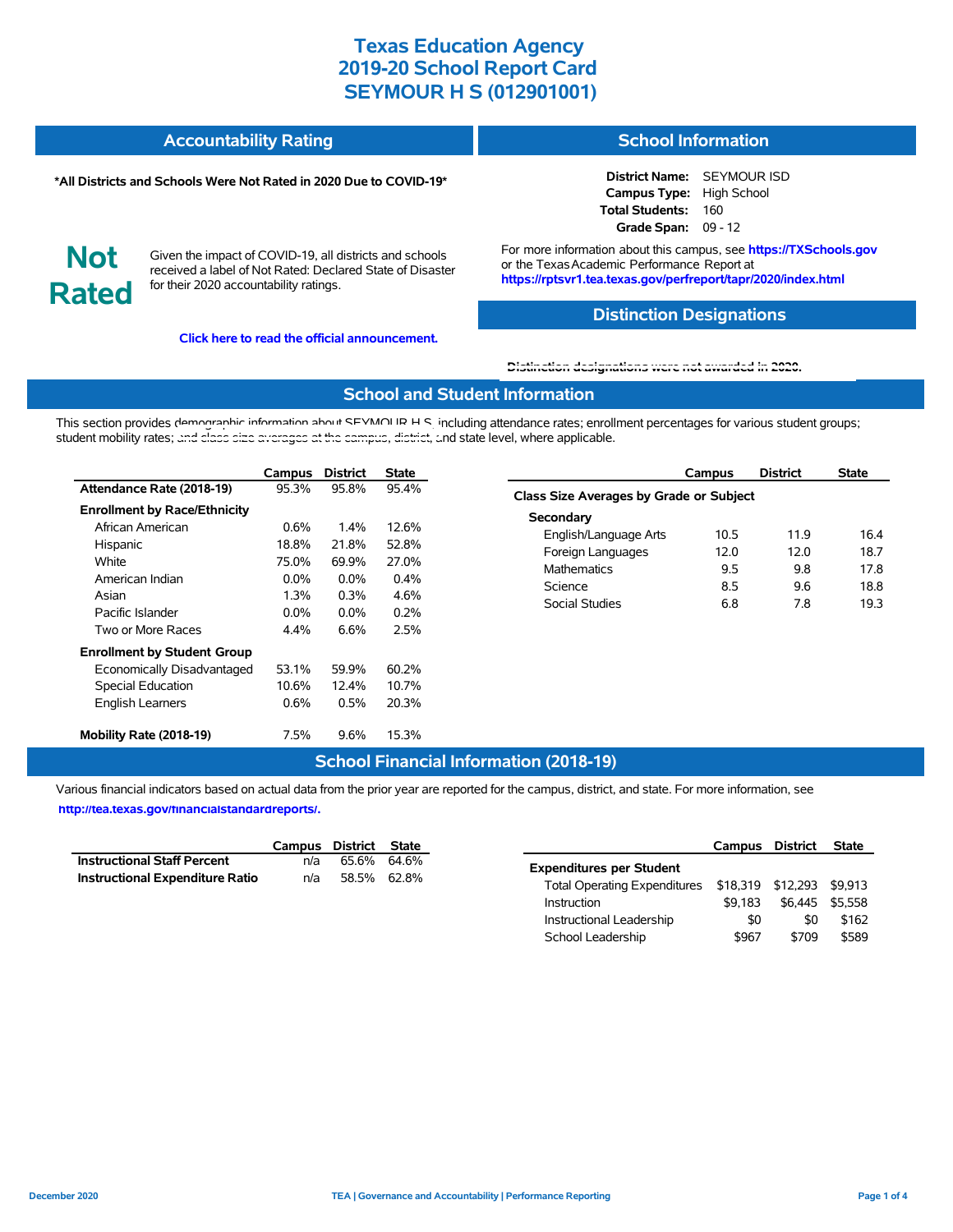### **STAAR Outcomes**

This section provides STAAR performance and Academic Growth outcomes. Academic Growth measures whether students are maintaining performance or improving from year to year. **Please note that due to the cancellation of spring 2020 State of Texas Assessments of Academic Readiness (STAAR) due to the COVID-19 pandemic, the performance of this year's report is not updated.**

|                                                                                |              |              |            |            |                                    |                          |            |                |        |                                            | Two or                             |               |
|--------------------------------------------------------------------------------|--------------|--------------|------------|------------|------------------------------------|--------------------------|------------|----------------|--------|--------------------------------------------|------------------------------------|---------------|
|                                                                                |              |              |            |            | <b>African</b>                     |                          |            | American       |        | <b>Pacific</b>                             | More                               | Econ          |
|                                                                                |              | <b>State</b> |            |            | District Campus American Hispanic  |                          | White      | Indian         | Asian  | Islander                                   | Races                              | <b>Disadv</b> |
| STAAR Performance Rates at Approaches Grade Level or Above (All Grades Tested) |              |              |            |            |                                    |                          |            |                |        |                                            |                                    |               |
| All Subjects                                                                   | 2019         | 78%          | 88%        | 95%        | 50%                                | 100%                     | 95%        |                | $\ast$ |                                            | 100%                               | 92%           |
|                                                                                | 2018         | 77%          | 89%        | 86%        | $\ast$                             | 97%                      | 88%        |                | $\ast$ | $\overline{a}$                             | 55%                                | 79%           |
| ELA/Reading                                                                    | 2019         | 75%          | 90%        | 90%        | $\ast$                             | 100%                     | 91%        |                | $\ast$ |                                            | $\ast$                             | 84%           |
|                                                                                | 2018         | 74%          | 86%        | 79%        | $\ast$                             | 94%                      | 81%        |                | $\ast$ |                                            | 43%                                | 72%           |
| <b>Mathematics</b>                                                             | 2019         | 82%          | 94%        | 100%       | $\ast$                             | 100%                     | 100%       |                | $\ast$ | $\overline{a}$                             | $\overline{\phantom{a}}$           | 100%          |
|                                                                                | 2018         | 81%          | 95%        | 94%        | ∗                                  | 100%                     | 94%        |                | $\ast$ |                                            | $\ast$                             | 89%           |
| Science                                                                        | 2019         | 81%          | 82%        | 97%        | $\overline{a}$                     | 100%                     | 97%        |                |        |                                            | $\ast$                             | 96%           |
|                                                                                | 2018         | 80%          | 89%        | $\star$    | $\ast$                             | $\overline{a}$           |            |                |        |                                            | $\overline{a}$                     | $\ast$        |
| Social Studies                                                                 | 2019         | 81%          | 80%        | 97%        | $\ast$                             | 100%                     | 100%       |                |        |                                            | $\ast$                             | 95%           |
|                                                                                | 2018         | 78%          | 89%        | 97%        |                                    | 100%                     | 100%       |                | $\ast$ |                                            | $\ast$                             | 94%           |
| STAAR Performance Rates at Meets Grade Level or Above (All Grades Tested)      |              |              |            |            |                                    |                          |            |                |        |                                            |                                    |               |
| All Subjects                                                                   | 2019         | 50%          | 59%        | 79%        | 0%                                 | 78%                      | 85%        |                | $\ast$ |                                            | 60%                                | 69%           |
|                                                                                | 2018         | 48%          | 60%        | 64%        | $\ast$                             | 71%                      | 67%        |                | $\ast$ | $\overline{a}$                             | 27%                                | 54%           |
| ELA/Reading                                                                    | 2019         | 48%          | 61%        | 73%        | $\ast$                             | 57%                      | 80%        | $\overline{a}$ | $\ast$ | $\overline{a}$                             | $\ast$                             | 58%           |
|                                                                                | 2018         | 46%          | 57%        | 57%        | $\ast$                             | 61%                      | 60%        |                | $\ast$ | L,                                         | 29%                                | 46%           |
| Mathematics                                                                    | 2019         | 52%          | 65%        | 89%        | $\ast$                             | 100%                     | 92%        |                | $\ast$ |                                            | $\overline{\phantom{a}}$           | 82%           |
|                                                                                | 2018         | 50%          | 67%        | 77%        | $\ast$                             | 75%                      | 80%        |                | $\ast$ |                                            | $\ast$                             | 70%           |
| Science                                                                        | 2019         | 54%          | 50%        | 82%        | $\overline{\phantom{a}}$           | 83%                      | 87%        |                |        |                                            | $\ast$                             | 75%           |
|                                                                                | 2018         | 51%          | 58%        | $\star$    | $\ast$                             | $\overline{\phantom{a}}$ |            |                |        |                                            | $\overline{\phantom{a}}$           | $\ast$        |
| <b>Social Studies</b>                                                          | 2019         | 55%          | 57%        | 83%        | $\ast$                             | 89%                      | 88%        |                |        |                                            | $\ast$                             | 75%           |
|                                                                                | 2018         | 53%          | 53%        | 70%        | $\overline{a}$                     | 100%                     | 69%        |                | $\ast$ |                                            | $\ast$                             | 59%           |
|                                                                                |              |              |            |            |                                    |                          |            |                |        |                                            |                                    |               |
| STAAR Performance Rates at Masters Grade Level (All Grades Tested)             |              |              |            |            |                                    |                          | 35%        |                | $\ast$ |                                            | 0%                                 | 29%           |
| All Subjects                                                                   | 2019<br>2018 | 24%<br>22%   | 28%<br>29% | 34%<br>27% | 0%<br>$\ast$                       | 42%                      | 28%        |                | $\ast$ | $\overline{a}$<br>$\overline{\phantom{a}}$ | 9%                                 | 21%           |
|                                                                                | 2019         | 21%          | 29%        | 19%        | $\ast$                             | 32%                      | 20%        |                | $\ast$ | $\overline{a}$                             | $\ast$                             | 13%           |
| ELA/Reading                                                                    | 2018         | 19%          | 24%        | 9%         | $\ast$                             | 21%                      | 9%         |                | $\ast$ | $\overline{a}$                             |                                    | 7%            |
|                                                                                |              |              |            |            | $\ast$                             | 17%                      |            |                | $\ast$ |                                            | 0%                                 |               |
| Mathematics                                                                    | 2019         | 26%<br>24%   | 33%        | 57%<br>60% | $\ast$                             | 57%                      | 62%        |                | $\ast$ |                                            | $\overline{\phantom{a}}$<br>$\ast$ | 47%           |
|                                                                                | 2018<br>2019 | 25%          | 40%<br>18% | 26%        |                                    | 63%<br>17%               | 63%<br>29% |                |        |                                            | $\ast$                             | 48%<br>21%    |
| Science                                                                        | 2018         | 23%          | 23%        | $\star$    | $\overline{\phantom{a}}$<br>$\ast$ |                          |            |                |        |                                            | $\blacksquare$                     | $\ast$        |
|                                                                                |              |              |            |            | $\ast$                             | $\overline{\phantom{a}}$ | 54%        |                |        | $\overline{a}$                             | $\ast$                             |               |
| Social Studies                                                                 | 2019         | 33%          | 35%        | 56%        | $\overline{a}$                     | 78%                      |            |                | $\ast$ | $\overline{a}$                             | $\ast$                             | 60%           |
|                                                                                | 2018         | 31%          | 29%        | 35%        |                                    | 40%                      | 34%        |                |        |                                            |                                    | 29%           |
| Academic Growth Score (All Grades Tested)                                      |              |              |            |            |                                    |                          |            |                |        |                                            |                                    |               |
| <b>Both Subjects</b>                                                           | 2019         | 69           | 73         | 74         |                                    | 85                       | 71         |                |        |                                            | $\ast$                             | 76            |
|                                                                                | 2018         | 69           | 74         | 78         | $\overline{\phantom{a}}$           | 83                       | 79         |                | $\ast$ |                                            | $\ast$                             | 74            |
| ELA/Reading                                                                    | 2019         | 68           | 70         | 60         | $\overline{a}$                     | 83                       | 53         |                |        |                                            | $\ast$                             | 67            |
|                                                                                | 2018         | 69           | 70         | 67         | $\overline{a}$                     | 75                       | 67         |                |        |                                            | $\ast$                             | 67            |
| <b>Mathematics</b>                                                             | 2019         | 70           | 76         | 92         | ÷,                                 | 86                       | 94         |                |        |                                            |                                    | 92            |
|                                                                                | 2018         | 70           | 79         | 86         |                                    | 93                       | 86         |                | $\ast$ |                                            | $\ast$                             | 80            |

? Indicates that the data for this item were statistically improbable or were reported outside a reasonable range.<br>- Indicates zero observations reported for this group.<br>\* Indicates results are masked due to small numbers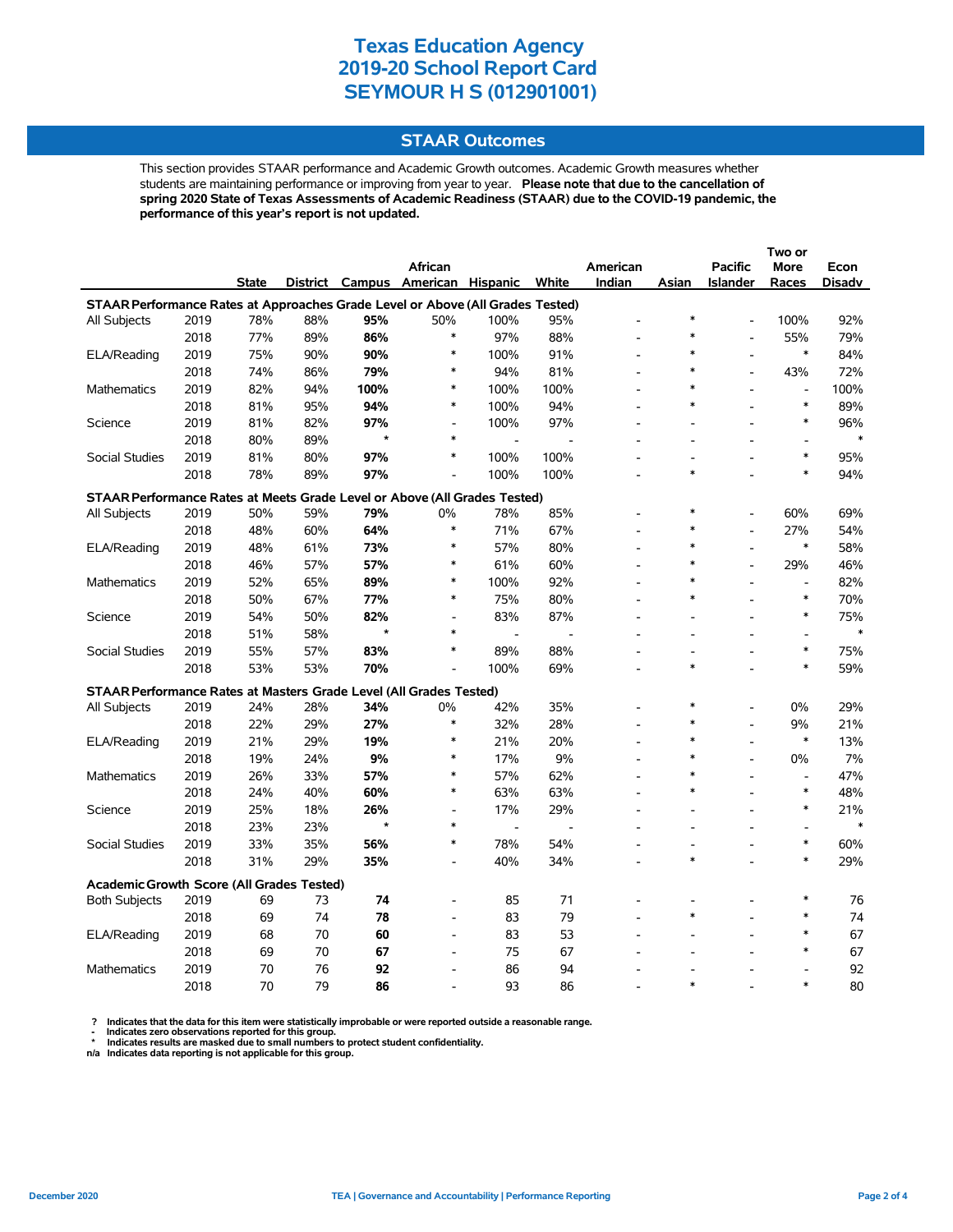### **Graduation and College, Career, and Military Readiness Outcomes**

This section provides graduation, graduation plan, and College, Career, and Military Readiness rates.

|                                                                         | <b>State</b>   | District       |         | African<br>Campus American Hispanic |        | White  | American<br>Indian | Asian  | <b>Pacific</b><br>Islander | Two or<br>More<br>Races | Econ<br>Disadv |
|-------------------------------------------------------------------------|----------------|----------------|---------|-------------------------------------|--------|--------|--------------------|--------|----------------------------|-------------------------|----------------|
| Annual Dropout Rate (Gr 9-12)                                           |                |                |         |                                     |        |        |                    |        |                            |                         |                |
| 2018-19                                                                 | 1.9%           | 0.6%           | 0.6%    | $\ast$                              | 0.0%   | 0.8%   |                    |        |                            | 0.0%                    | 1.1%           |
| 2017-18                                                                 | 1.9%           | 1.7%           | 1.7%    | 0.0%                                | 6.3%   | 0.0%   | $\ast$             | $\ast$ |                            | 14.3%                   | 2.8%           |
| 4-Year Longitudinal Rate (Gr 9-12)<br>Class of 2019                     |                |                |         |                                     |        |        |                    |        |                            |                         |                |
| Graduated                                                               | 90.0%          | 94.7%          | 94.7%   |                                     | 80.0%  | 100.0% |                    |        |                            |                         | 90.0%          |
| Graduates, TxCHSE, & Cont                                               | 94.1%          | 94.7%          | 94.7%   | $\ast$                              | 80.0%  | 100.0% |                    | $\ast$ |                            | $\ast$                  | 90.0%          |
| Class of 2018<br>Graduated                                              | 90.0%          | 97.3%          | 97.3%   | $\ast$                              | 80.0%  | 100.0% |                    | $\ast$ |                            | $\ast$                  | 95.0%          |
| Graduates, TxCHSE, & Cont                                               | 94.3%          | 97.3%          | 97.3%   | $\ast$                              | 80.0%  | 100.0% | $\ast$             | $\ast$ |                            | ∗                       | 95.0%          |
| 5-Year Extended Longitudinal Rate (Gr 9-12)                             |                |                |         |                                     |        |        |                    |        |                            |                         |                |
| Class of 2018<br>Graduated                                              | 92.2%          | 97.3%          | 97.3%   |                                     | 80.0%  | 100.0% |                    |        |                            |                         | 95.0%          |
| Graduates, TxCHSE, & Cont                                               | 93.9%          | 97.3%          | 97.3%   | $\ast$                              | 80.0%  | 100.0% |                    | $\ast$ |                            | $\ast$                  | 95.0%          |
| Class of 2017                                                           |                |                |         |                                     |        |        |                    |        |                            |                         |                |
| Graduated                                                               | 92.0%          | 97.9%          | 97.9%   |                                     | 90.9%  | 100.0% |                    |        |                            |                         | 95.0%          |
| Graduates, TxCHSE, & Cont                                               | 93.7%          | 97.9%          | 97.9%   |                                     | 90.9%  | 100.0% |                    |        |                            |                         | 95.0%          |
| 6-Year Extended Longitudinal Rate (Gr 9-12)<br>Class of 2017            |                |                |         |                                     |        |        |                    |        |                            |                         |                |
| Graduated                                                               | 92.4%          | 97.9%          | 97.9%   |                                     | 90.9%  | 100.0% |                    |        |                            |                         | 95.0%          |
| Graduates, TxCHSE, & Cont<br>Class of 2016                              | 93.7%          | 97.9%          | 97.9%   |                                     | 90.9%  | 100.0% |                    |        |                            | $\ast$                  | 95.0%          |
| Graduated                                                               | 92.1%          | 100.0%         | 100.0%  | *                                   | 100.0% | 100.0% |                    |        |                            |                         | 100.0%         |
| Graduates, TxCHSE, & Cont                                               | 93.4%          | 100.0%         | 100.0%  |                                     | 100.0% | 100.0% |                    | $\ast$ |                            |                         | 100.0%         |
| 4-Year Federal Graduation Rate Without Exclusions (Gr 9-12)             |                |                |         |                                     |        |        |                    |        |                            |                         |                |
| Class of 2019                                                           | 90.0%          | 94.7%          | 94.7%   |                                     | 80.0%  | 100.0% |                    | $\ast$ |                            |                         | 90.0%          |
| Class of 2018                                                           | 90.0%          | 97.3%          | 97.3%   |                                     | 80.0%  | 100.0% |                    | $\ast$ |                            | $\ast$                  | 95.0%          |
| RHSP/DAP Graduates (Longitudinal Rate)<br>Class of 2019                 | 73.3%          |                |         |                                     |        |        |                    |        |                            |                         |                |
| Class of 2018                                                           | 68.5%          |                |         |                                     |        |        |                    |        |                            |                         |                |
|                                                                         |                |                |         |                                     |        |        |                    |        |                            |                         |                |
| RHSP/DAP/FHSP-E/FHSP-DLA Graduates (Longitudinal Rate)<br>Class of 2019 | 87.6%          | 91.7%          | 91.7%   |                                     | ∗      | 92.9%  |                    | $\ast$ |                            | ∗                       | 88.9%          |
| Class of 2018                                                           | 86.8%          | 94.4%          | 94.4%   |                                     | $\ast$ | 92.0%  | $\ast$             | $\ast$ |                            | $\ast$                  | 94.7%          |
|                                                                         |                |                |         |                                     |        |        |                    |        |                            |                         |                |
| College, Career, and Military Ready (Annual Graduates)<br>2018-19       |                |                | 75.7%   |                                     | $\ast$ | 73.2%  |                    |        |                            |                         |                |
| 2017-18                                                                 | 72.9%<br>65.5% | 75.7%<br>66.7% | 66.7%   |                                     | 60.0%  | 72.9%  |                    |        |                            |                         | 64.7%<br>55.0% |
|                                                                         |                |                |         |                                     |        |        |                    |        |                            |                         |                |
| <b>SAT/ACT Results (Annual Graduates)</b><br>Tested                     |                |                |         |                                     |        |        |                    |        |                            |                         |                |
| 2018-19                                                                 | 75.0%          | 100.0%         | 100.0%  |                                     | $\ast$ | 100.0% |                    |        |                            |                         | 100.0%         |
| 2017-18                                                                 | 74.6%          | 75.0%          | 75.0%   | $\ast$                              | 80.0%  | 75.0%  | $\ast$             |        |                            | $\ast$                  | 65.0%          |
| Average SAT Score<br>2018-19                                            | 1027           | $\ast$         | $\star$ |                                     |        |        |                    |        |                            |                         | $\ast$         |
| 2017-18                                                                 | 1036           | 1088           | 1088    |                                     | $\ast$ | $\ast$ |                    |        |                            |                         | $\ast$         |
| Average ACT Score                                                       |                |                |         |                                     |        |        |                    |        |                            |                         |                |
| 2018-19                                                                 | 20.6           | 18.5           | 18.5    |                                     | ∗      | 18.8   |                    |        |                            | ∗                       | 16.9           |
| 2017-18                                                                 | 20.6           | 21.2           | 21.2    |                                     | $\ast$ | 22.4   | $\ast$             |        |                            | ∗                       | 20.3           |

? Indicates that the data for this item were statistically improbable or were reported outside a reasonable range.<br>- Indicates zero observations reported for this group.<br>\* Indicates results are masked due to small numbers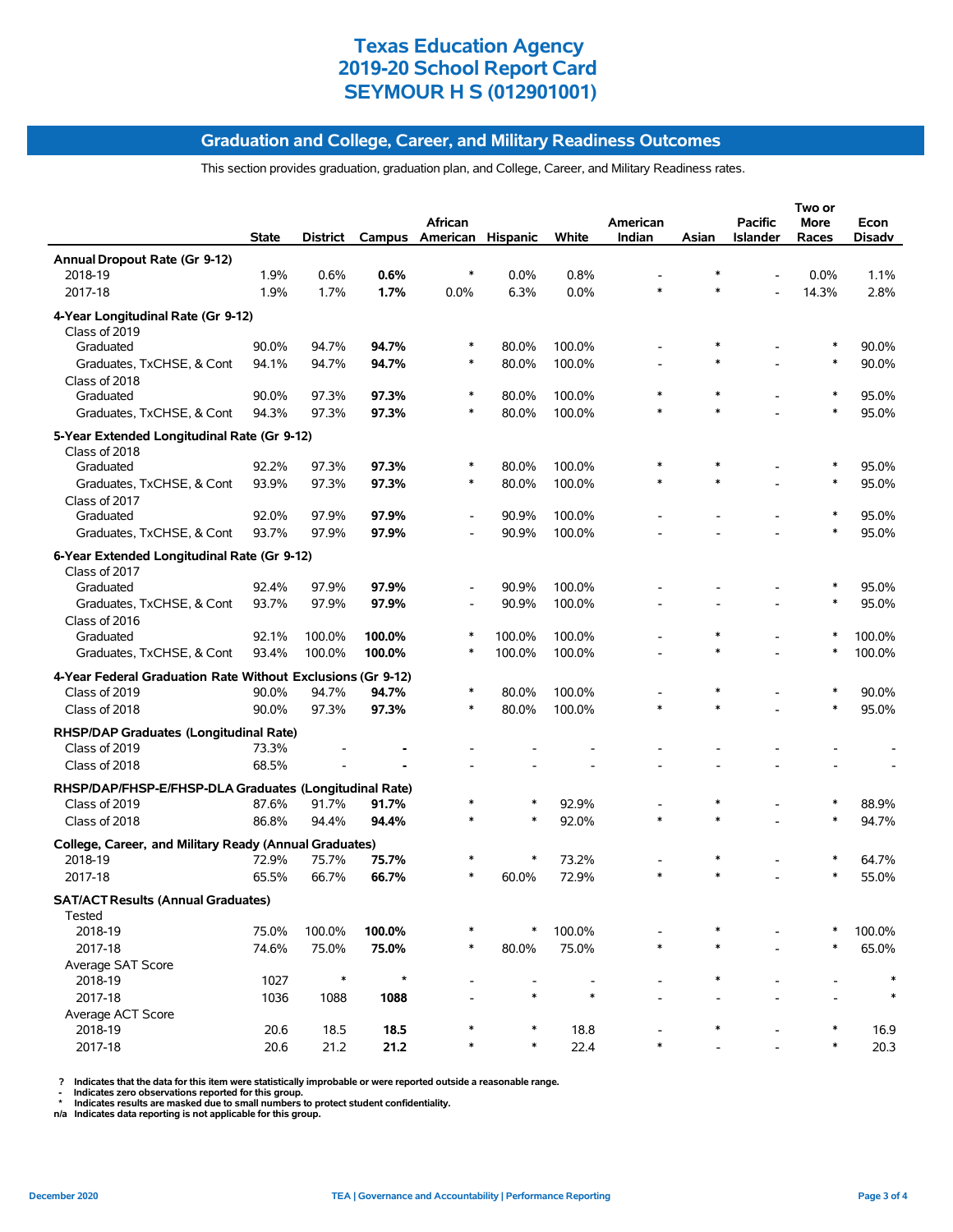**This page is intentionally blank.**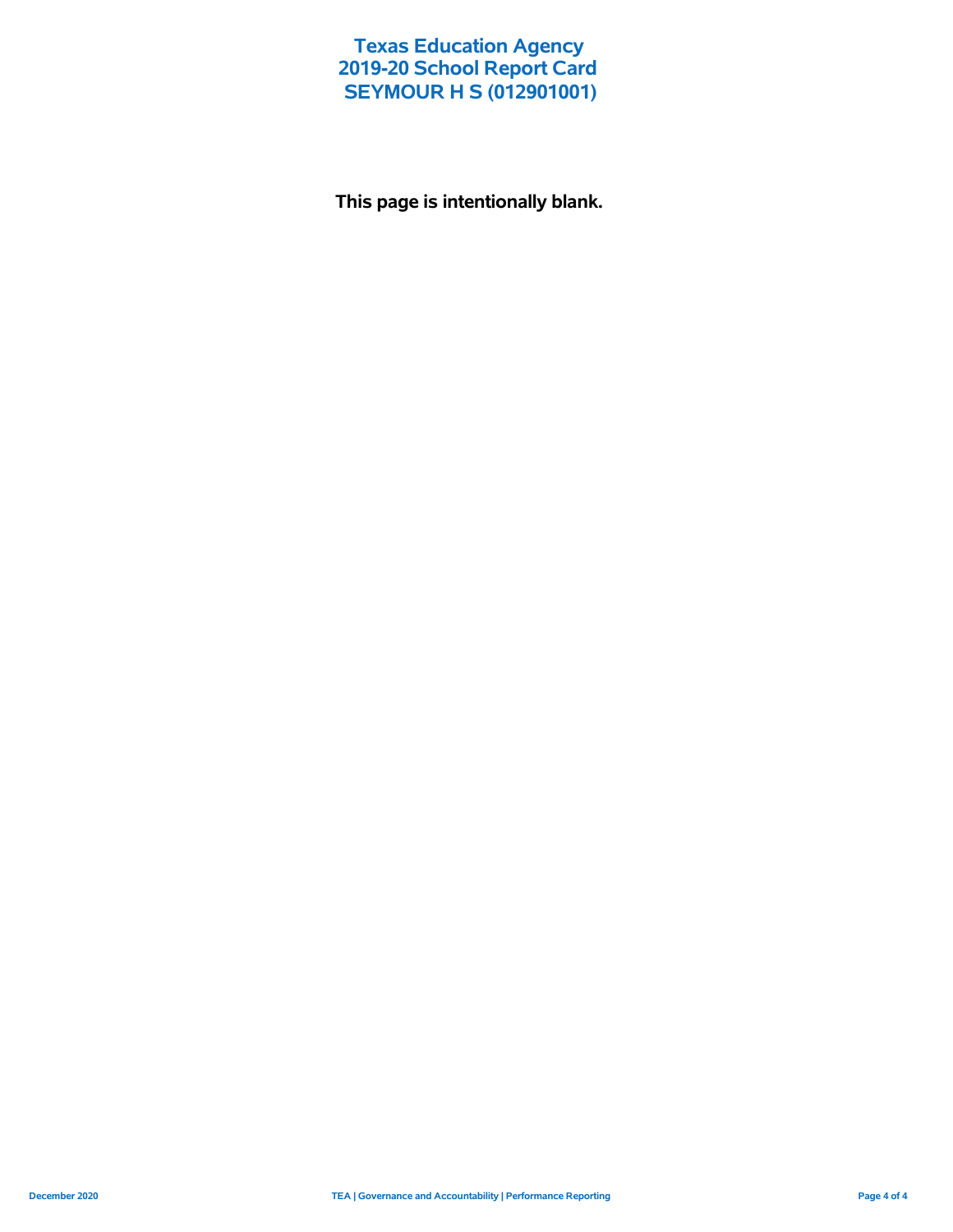#### **Accountability Rating School Information**

#### **\*All Districts and Schools Were Not Rated in 2020 Due to COVID-19\***

**District Name:** SEYMOUR ISD **Campus Type:** Middle School **Total Students:** 171 **Grade Span:** 05 - 08

**Not Rated**

Given the impact of COVID-19, all districts and schools received a label of Not Rated: Declared State of Disaster for their 2020 accountability ratings.

**Click here to read the official announcement.**

For more information about this campus, see **https://TXSchools.gov** or the Texas Academic Performance Report at **https://rptsvr1.tea.texas.gov/perfreport/tapr/2020/index.html**

### **Distinction Designations**

#### **[Distinction designations were not awarded in 2020.](https://rptsvr1.tea.texas.gov/perfreport/tapr/2020/index.html)**

### **School and Student Information**

This section provides demographic information about SEYMOUR MIDDLE, including attendance rates; enrollment percentages for various student groups; student mobility rates; [and class size averages at the campus, district, a](https://tea.texas.gov/about-tea/news-and-multimedia/correspondence/taa-letters/every-student-succeeds-act-essa-waiver-approval-2020-state-academic-accountability)nd state level, where applicable.

|                                     | Campus  | <b>District</b> | <b>State</b> |
|-------------------------------------|---------|-----------------|--------------|
| Attendance Rate (2018-19)           | 96.1%   | 95.8%           | 95.4%        |
| <b>Enrollment by Race/Ethnicity</b> |         |                 |              |
| African American                    | $0.0\%$ | 1.4%            | 12.6%        |
| Hispanic                            | 24.6%   | 21.8%           | 52.8%        |
| White                               | 69.0%   | 69.9%           | 27.0%        |
| American Indian                     | $0.0\%$ | $0.0\%$         | 0.4%         |
| Asian                               | $0.0\%$ | $0.3\%$         | 4.6%         |
| Pacific Islander                    | $0.0\%$ | $0.0\%$         | 0.2%         |
| Two or More Races                   | 6.4%    | 6.6%            | 2.5%         |
| <b>Enrollment by Student Group</b>  |         |                 |              |
| Economically Disadvantaged          | 50.3%   | 59.9%           | 60.2%        |
| <b>Special Education</b>            | $9.9\%$ | 12.4%           | 10.7%        |
| <b>English Learners</b>             | 0.6%    | 0.5%            | 20.3%        |
| Mobility Rate (2018-19)             | $8.1\%$ | 9.6%            | 15.3%        |

|                                         | Campus | <b>District</b> | <b>State</b> |  |  |  |  |  |  |
|-----------------------------------------|--------|-----------------|--------------|--|--|--|--|--|--|
| Class Size Averages by Grade or Subject |        |                 |              |  |  |  |  |  |  |
| Elementary                              |        |                 |              |  |  |  |  |  |  |
| Grade 5                                 | 14.3   | 14.3            | 20.9         |  |  |  |  |  |  |
| Grade 6                                 | 15.7   | 157             | 20.4         |  |  |  |  |  |  |
| Secondary                               |        |                 |              |  |  |  |  |  |  |
| English/Language Arts                   | 13.5   | 11.9            | 164          |  |  |  |  |  |  |
| <b>Mathematics</b>                      | 10.5   | 9.8             | 17.8         |  |  |  |  |  |  |
| Science                                 | 13.5   | 9.6             | 18.8         |  |  |  |  |  |  |
| Social Studies                          | 12.8   | 78              | 19.3         |  |  |  |  |  |  |

#### **School Financial Information (2018-19)**

Various financial indicators based on actual data from the prior year are reported for the campus, district, and state. For more information, see **[http://tea.texas.gov/financialstandardreports/.](http://tea.texas.gov/financialstandardreports/)**

|                                        | Campus District State |             |  |
|----------------------------------------|-----------------------|-------------|--|
| <b>Instructional Staff Percent</b>     | n/a                   | 65.6% 64.6% |  |
| <b>Instructional Expenditure Ratio</b> | n/a                   | 58.5% 62.8% |  |

|                                     | Campus District |          | <b>State</b> |
|-------------------------------------|-----------------|----------|--------------|
| <b>Expenditures per Student</b>     |                 |          |              |
| <b>Total Operating Expenditures</b> | \$7.325         | \$12,293 | \$9.913      |
| Instruction                         | \$5.353         | \$6.445  | \$5.558      |
| Instructional Leadership            | \$0             | \$0      | \$162        |
| School Leadership                   | \$742           | \$709    | \$589        |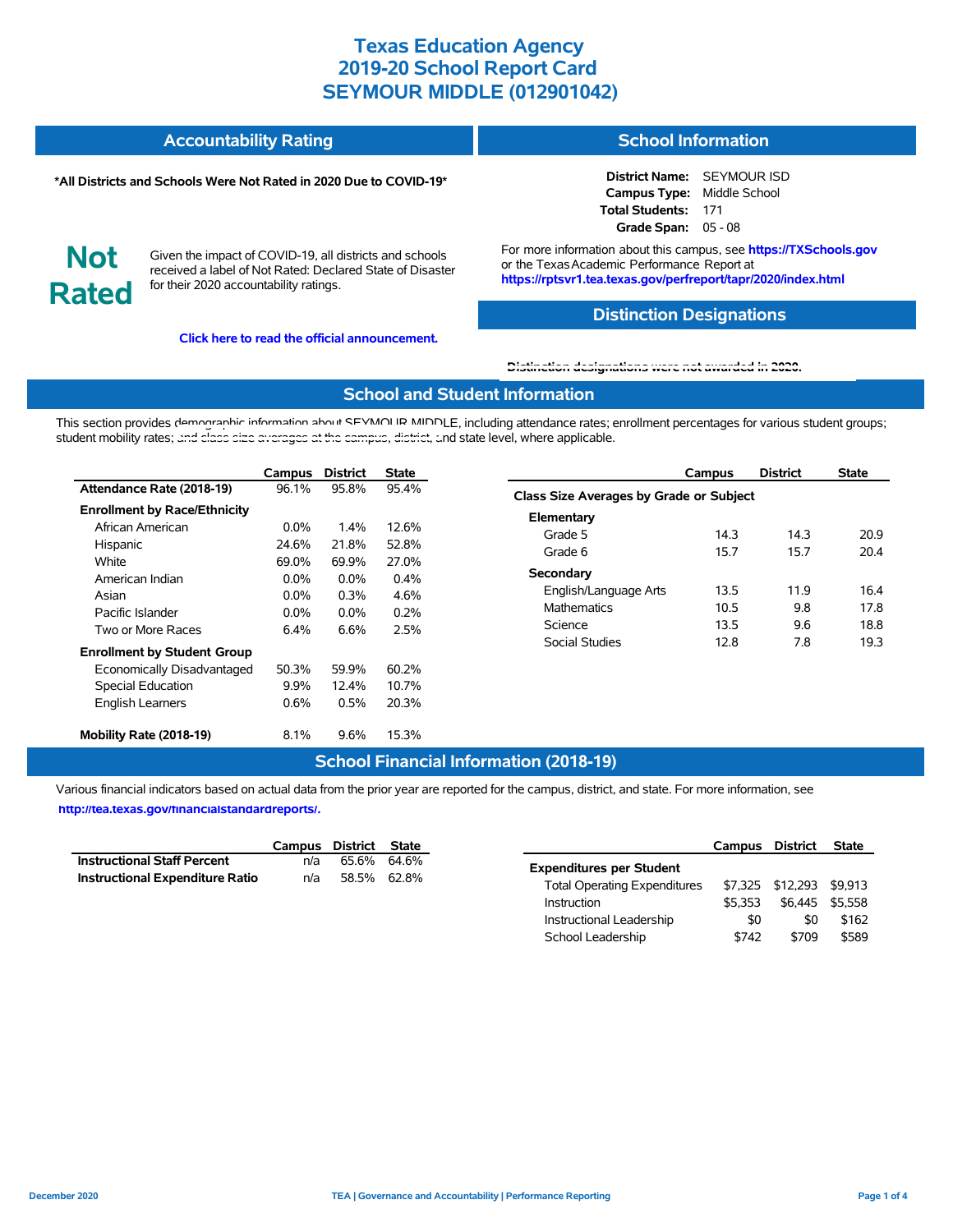### **STAAR Outcomes**

This section provides STAAR performance and Academic Growth outcomes. Academic Growth measures whether students are maintaining performance or improving from year to year. **Please note that due to the cancellation of spring 2020 State of Texas Assessments of Academic Readiness (STAAR) due to the COVID-19 pandemic, the performance of this year's report is not updated.**

|                                                                                |              |            |            |            |                                    |            |            |                                            |                          |                          | Two or       |            |
|--------------------------------------------------------------------------------|--------------|------------|------------|------------|------------------------------------|------------|------------|--------------------------------------------|--------------------------|--------------------------|--------------|------------|
|                                                                                |              |            |            |            | African                            |            |            | American                                   |                          | <b>Pacific</b>           | More         | Econ       |
|                                                                                |              | State      |            |            | District Campus American Hispanic  |            | White      | Indian                                     | Asian                    | <b>Islander</b>          | Races        | Disadv     |
| STAAR Performance Rates at Approaches Grade Level or Above (All Grades Tested) |              |            |            |            |                                    |            |            |                                            |                          |                          |              |            |
| All Subjects                                                                   | 2019         | 78%        | 88%        | 85%        | $\ast$                             | 84%        | 86%        | ٠                                          |                          | $\overline{\phantom{a}}$ | 81%          | 82%        |
|                                                                                | 2018         | 77%        | 89%        | 88%        | $\ast$                             | 84%        | 91%        | $\overline{\phantom{a}}$                   | *                        | $\overline{a}$           | 64%          | 84%        |
| ELA/Reading                                                                    | 2019         | 75%        | 90%        | 90%        | $\ast$                             | 89%        | 89%        | $\overline{\phantom{a}}$                   |                          | $\overline{a}$           | 100%         | 89%        |
|                                                                                | 2018         | 74%        | 86%        | 85%        | $\ast$                             | 75%        | 90%        | $\overline{a}$                             | $\ast$                   | $\overline{a}$           | 56%          | 77%        |
| Mathematics                                                                    | 2019         | 82%        | 94%        | 95%        | $\ast$                             | 97%        | 94%        |                                            |                          | $\overline{a}$           | 100%         | 95%        |
|                                                                                | 2018         | 81%        | 95%        | 95%        | $\ast$                             | 94%        | 95%        | $\overline{\phantom{a}}$                   | $\ast$                   | $\overline{a}$           | 89%          | 92%        |
| Writing                                                                        | 2019         | 68%        | 76%        | 66%        | $\overline{\phantom{a}}$           | 55%        | 71%        | $\overline{\phantom{a}}$                   |                          | $\overline{\phantom{a}}$ | $\ast$       | 58%        |
|                                                                                | 2018         | 66%        | 84%        | 82%        | $\ast$                             | 83%        | 88%        |                                            |                          |                          | $\ast$       | 76%        |
| Science                                                                        | 2019         | 81%        | 82%        | 75%        | $\ast$                             | 78%        | 78%        | $\overline{a}$                             |                          | $\overline{a}$           | 50%          | 69%        |
|                                                                                | 2018         | 80%        | 89%        | 89%        | $\overline{\phantom{a}}$           | 80%        | 92%        |                                            | $\ast$                   | $\overline{a}$           | $\ast$       | 84%        |
| Social Studies                                                                 | 2019         | 81%        | 80%        | 67%        | $\ast$                             | 40%        | 76%        |                                            |                          | $\overline{a}$           | $\ast$       | 52%        |
|                                                                                | 2018         | 78%        | 89%        | 82%        | $\overline{\phantom{a}}$           | 86%        | 83%        | $\overline{\phantom{a}}$                   | $\ast$                   | $\overline{a}$           | $\ast$       | 87%        |
| STAAR Performance Rates at Meets Grade Level or Above (All Grades Tested)      |              |            |            |            |                                    |            |            |                                            |                          |                          |              |            |
| All Subjects                                                                   | 2019         | 50%        | 59%        | 54%        | $\ast$                             | 54%        | 56%        |                                            |                          | $\overline{\phantom{a}}$ | 19%          | 48%        |
|                                                                                | 2018         | 48%        | 60%        | 59%        | ∗                                  | 44%        | 66%        | $\overline{\phantom{a}}$                   | ∗                        | $\overline{\phantom{0}}$ | 20%          | 49%        |
| ELA/Reading                                                                    | 2019         | 48%        | 61%        | 60%        | ∗                                  | 59%        | 62%        | Ĭ.                                         |                          | $\overline{\phantom{0}}$ | 30%          | 54%        |
|                                                                                | 2018         | 46%        | 57%        | 58%        | $\ast$                             | 41%        | 66%        |                                            | $\ast$                   | $\overline{a}$           | 11%          | 45%        |
| Mathematics                                                                    | 2019         | 52%        | 65%        | 65%        | $\ast$                             | 65%        | 67%        | $\overline{\phantom{a}}$                   |                          | $\overline{\phantom{a}}$ | 30%          | 59%        |
|                                                                                | 2018         | 50%        | 67%        | 67%        | $\ast$                             | 52%        | 73%        | Ĭ.                                         | $\ast$                   | $\overline{a}$           | 44%          | 56%        |
| Writing                                                                        | 2019         | 38%        | 45%        | 39%        | $\overline{\phantom{a}}$           | 36%        | 42%        | $\overline{a}$                             |                          | $\overline{\phantom{a}}$ | $\ast$       | 33%        |
|                                                                                | 2018         | 41%        | 59%        | 52%        | $\ast$                             | 33%        | 60%        | $\overline{\phantom{a}}$                   | $\overline{\phantom{a}}$ | $\overline{\phantom{a}}$ | $\ast$       | 48%        |
| Science                                                                        | 2019         | 54%        | 50%        | 37%        | $\ast$                             | 33%        | 42%        | $\overline{a}$                             |                          | $\overline{\phantom{a}}$ | 0%           | 29%        |
|                                                                                | 2018         | 51%        | 58%        | 59%        | $\overline{\phantom{a}}$           | 53%        | 65%        |                                            | $\ast$                   |                          | $\ast$       | 48%        |
| Social Studies                                                                 | 2019         | 55%        | 57%        | 37%        | $\ast$                             | 40%        | 41%        | $\overline{a}$                             |                          | $\overline{a}$           | $\ast$       | 36%        |
|                                                                                | 2018         | 53%        | 53%        | 37%        |                                    | 14%        | 45%        |                                            | *                        |                          | $\ast$       | 33%        |
|                                                                                |              |            |            |            |                                    |            |            |                                            |                          |                          |              |            |
| STAAR Performance Rates at Masters Grade Level (All Grades Tested)             | 2019         | 24%        | 28%        | 26%        | $\ast$                             | 25%        | 28%        |                                            |                          | $\overline{a}$           | 10%          | 19%        |
| All Subjects                                                                   | 2018         | 22%        | 29%        | 30%        | $\ast$                             | 14%        | 36%        |                                            | ∗                        | $\overline{a}$           | 4%           | 23%        |
| ELA/Reading                                                                    | 2019         | 21%        | 29%        | 33%        | $\ast$                             | 35%        | 34%        | $\overline{a}$                             |                          | $\overline{\phantom{0}}$ | 20%          | 24%        |
|                                                                                |              |            |            |            | $\ast$                             |            |            | $\overline{\phantom{a}}$                   | ∗                        |                          |              |            |
| Mathematics                                                                    | 2018<br>2019 | 19%<br>26% | 24%<br>33% | 34%<br>29% | $\ast$                             | 16%<br>30% | 41%<br>30% |                                            |                          | $\overline{\phantom{0}}$ | 11%<br>10%   | 26%<br>22% |
|                                                                                |              |            |            |            | $\ast$                             |            |            | $\overline{a}$                             | $\ast$                   | $\overline{\phantom{0}}$ |              |            |
|                                                                                | 2018         | 24%        | 40%        | 35%        |                                    | 18%        | 43%        | $\overline{\phantom{0}}$<br>$\overline{a}$ |                          | $\overline{\phantom{a}}$ | 0%<br>$\ast$ | 27%        |
| Writing                                                                        | 2019         | 14%        | 15%        | 14%        | $\overline{\phantom{a}}$<br>$\ast$ | 9%         | 16%        |                                            |                          | $\overline{a}$           | $\ast$       | 13%        |
|                                                                                | 2018         | 13%        | 18%        | 14%        | $\ast$                             | 0%         | 18%        | $\overline{a}$                             |                          | $\overline{a}$           |              | 7%         |
| Science                                                                        | 2019         | 25%        | 18%        | 15%        |                                    | 11%        | 18%        |                                            | *                        | $\overline{a}$           | 0%<br>$\ast$ | 12%        |
|                                                                                | 2018         | 23%        | 23%        | 23%        | $\overline{\phantom{a}}$           | 13%        | 27%        |                                            |                          | $\overline{a}$           |              | 19%        |
| Social Studies                                                                 | 2019         | 33%        | 35%        | 20%        |                                    | $0\%$      | 24%        |                                            |                          |                          |              | 8%         |
|                                                                                | 2018         | 31%        | 29%        | 24%        |                                    | 0%         | 31%        |                                            |                          |                          |              | 20%        |
| Academic Growth Score (All Grades Tested)                                      |              |            |            |            |                                    |            |            |                                            |                          |                          |              |            |
| <b>Both Subjects</b>                                                           | 2019         | 69         | 73         | 70         |                                    | 72         | 69         |                                            |                          | $\overline{\phantom{a}}$ | 78           | 70         |
|                                                                                | 2018         | 69         | 74         | 73         |                                    | 58         | 76         |                                            |                          |                          | 69           | 69         |
| ELA/Reading                                                                    | 2019         | 68         | 70         | 71         | ∗                                  | 72         | 70         |                                            |                          |                          | 90           | 71         |
|                                                                                | 2018         | 69         | 70         | 70         | ∗                                  | 53         | 74         |                                            | ∗                        | $\overline{a}$           | 56           | 67         |
| Mathematics                                                                    | 2019         | 70         | 76         | 68         | ∗                                  | 73         | 68         |                                            |                          |                          | 65           | 70         |
|                                                                                | 2018         | $70\,$     | 79         | 75         | ∗                                  | 63         | 78         |                                            | ∗                        |                          | 83           | 71         |

 **? Indicates that the data for this item were statistically improbable or were reported outside a reasonable range.**

 **- Indicates zero observations reported for this group. \* Indicates results are masked due to small numbers to protect student confidentiality.**

**n/a Indicates data reporting is not applicable for this group.**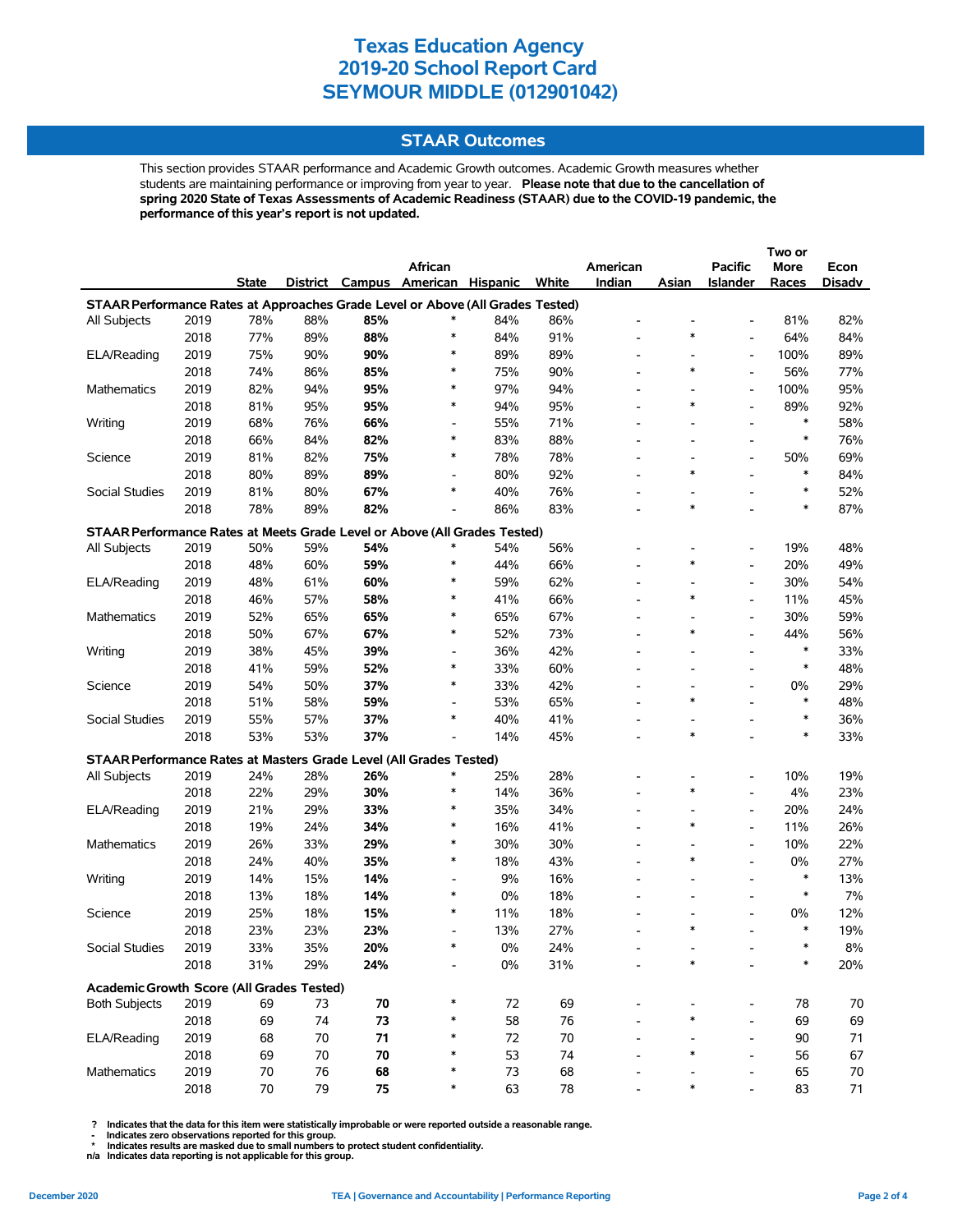### **Prior-Year Non-Proficient and Student Success Initiative STAAR Outcomes**

Progress of Prior-Year Non-Proficient Students shows STAAR performance rates for students who did not perform satisfactorily in 2017-18 but did in 2018-19. Student Success Initiative shows rates related to the requirement for students to demonstrate proficiency on the reading and mathematics STAAR in grades 5 and 8. **Please note that due to the cancellation of spring 2020 State of Texas Assessments of Academic Readiness (STAAR) due to the COVID-19 pandemic, this year's report is not updated.**

|                                                   | Two or       |     |     |                                                                       |        |        |          |       |          |        |        |
|---------------------------------------------------|--------------|-----|-----|-----------------------------------------------------------------------|--------|--------|----------|-------|----------|--------|--------|
|                                                   |              |     |     | African                                                               |        |        | American |       | Pacific  | More   | Econ   |
|                                                   | <b>State</b> |     |     | District Campus American Hispanic                                     |        | White  | Indian   | Asian | Islander | Races  | Disadv |
| Progress of Prior-Year Non-Proficient Students    |              |     |     |                                                                       |        |        |          |       |          |        |        |
| Sum of Grades 4-8                                 |              |     |     |                                                                       |        |        |          |       |          |        |        |
| Reading                                           |              |     |     |                                                                       |        |        |          |       |          |        |        |
| 2019                                              | 41%          | 59% | 58% |                                                                       | 57%    | 50%    |          |       |          |        | 65%    |
| 2018                                              | 38%          | 52% | 53% |                                                                       | $\ast$ | 45%    |          |       |          |        | 38%    |
| <b>Mathematics</b>                                |              |     |     |                                                                       |        |        |          |       |          |        |        |
| 2019                                              | 45%          | 77% | 70% |                                                                       | $\ast$ | 71%    |          |       |          | $\ast$ | 71%    |
| 2018                                              | 47%          | 80% | 78% |                                                                       |        | $\ast$ |          |       |          |        |        |
| <b>Students Success Initiative</b>                |              |     |     |                                                                       |        |        |          |       |          |        |        |
| <b>Grade 5 Reading</b>                            |              |     |     |                                                                       |        |        |          |       |          |        |        |
|                                                   |              |     |     |                                                                       |        |        |          |       |          |        |        |
|                                                   |              |     |     | Students Meeting Approaches Grade Level on First STAAR Administration |        |        |          |       |          |        |        |
| 2019                                              | 78%          | 89% | 89% |                                                                       | 100%   | 83%    |          |       |          |        | 89%    |
| Students Requiring Accelerated Instruction        |              |     |     |                                                                       |        |        |          |       |          |        |        |
| 2019                                              | 22%          | 11% | 11% |                                                                       | 0%     | 17%    |          |       |          |        | 11%    |
| <b>STAAR Cumulative Met Standard</b>              |              |     |     |                                                                       |        |        |          |       |          |        |        |
| 2019                                              | 86%          | 91% | 91% |                                                                       | 100%   | 87%    |          |       |          | $\ast$ | 89%    |
| <b>Grade 5 Mathematics</b>                        |              |     |     |                                                                       |        |        |          |       |          |        |        |
|                                                   |              |     |     | Students Meeting Approaches Grade Level on First STAAR Administration |        |        |          |       |          |        |        |
| 2019                                              | 83%          | 93% | 93% |                                                                       | 100%   | 90%    |          |       |          |        | 89%    |
| <b>Students Requiring Accelerated Instruction</b> |              |     |     |                                                                       |        |        |          |       |          |        |        |
| 2019                                              | 17%          | 7%  | 7%  |                                                                       | 0%     | 10%    |          |       |          | $\ast$ | 11%    |
|                                                   |              |     |     |                                                                       |        |        |          |       |          |        |        |
| <b>STAAR Cumulative Met Standard</b><br>2019      | 90%          | 96% | 96% |                                                                       | 100%   | 93%    |          |       |          |        | 93%    |
|                                                   |              |     |     |                                                                       |        |        |          |       |          |        |        |
| <b>Grade 8 Reading</b>                            |              |     |     |                                                                       |        |        |          |       |          |        |        |
|                                                   |              |     |     | Students Meeting Approaches Grade Level on First STAAR Administration |        |        |          |       |          |        |        |
| 2019                                              | 78%          | 93% | 93% |                                                                       | 80%    | 94%    |          |       |          |        | 92%    |
| Students Requiring Accelerated Instruction        |              |     |     |                                                                       |        |        |          |       |          |        |        |
| 2019                                              | 22%          | 7%  | 7%  | $\ast$                                                                | 20%    | 6%     |          |       |          | $\ast$ | 8%     |
| <b>STAAR Cumulative Met Standard</b>              |              |     |     |                                                                       |        |        |          |       |          |        |        |
| 2019                                              | 85%          | 96% | 96% | *                                                                     | 100%   | 94%    |          |       |          | $\ast$ | 96%    |
| <b>Grade 8 Mathematics</b>                        |              |     |     |                                                                       |        |        |          |       |          |        |        |
|                                                   |              |     |     | Students Meeting Approaches Grade Level on First STAAR Administration |        |        |          |       |          |        |        |
| 2019                                              | 82%          | 98% | 98% | *                                                                     | 100%   | 98%    |          |       |          |        | 100%   |
|                                                   |              |     |     |                                                                       |        |        |          |       |          |        |        |
| Students Requiring Accelerated Instruction        |              |     |     |                                                                       |        |        |          |       |          |        |        |
| 2019                                              | 18%          | 2%  | 2%  |                                                                       | 0%     | 3%     |          |       |          |        | 0%     |
| <b>STAAR Cumulative Met Standard</b>              |              |     |     |                                                                       |        |        |          |       |          |        |        |
| 2019                                              | 88%          | 98% | 98% | ∗                                                                     | 100%   | 98%    |          |       |          |        | 100%   |

 **? Indicates that the data for this item were statistically improbable or were reported outside a reasonable range.**

 **- Indicates zero observations reported for this group.**

 **\* Indicates results are masked due to small numbers to protect student confidentiality. n/a Indicates data reporting is not applicable for this group.**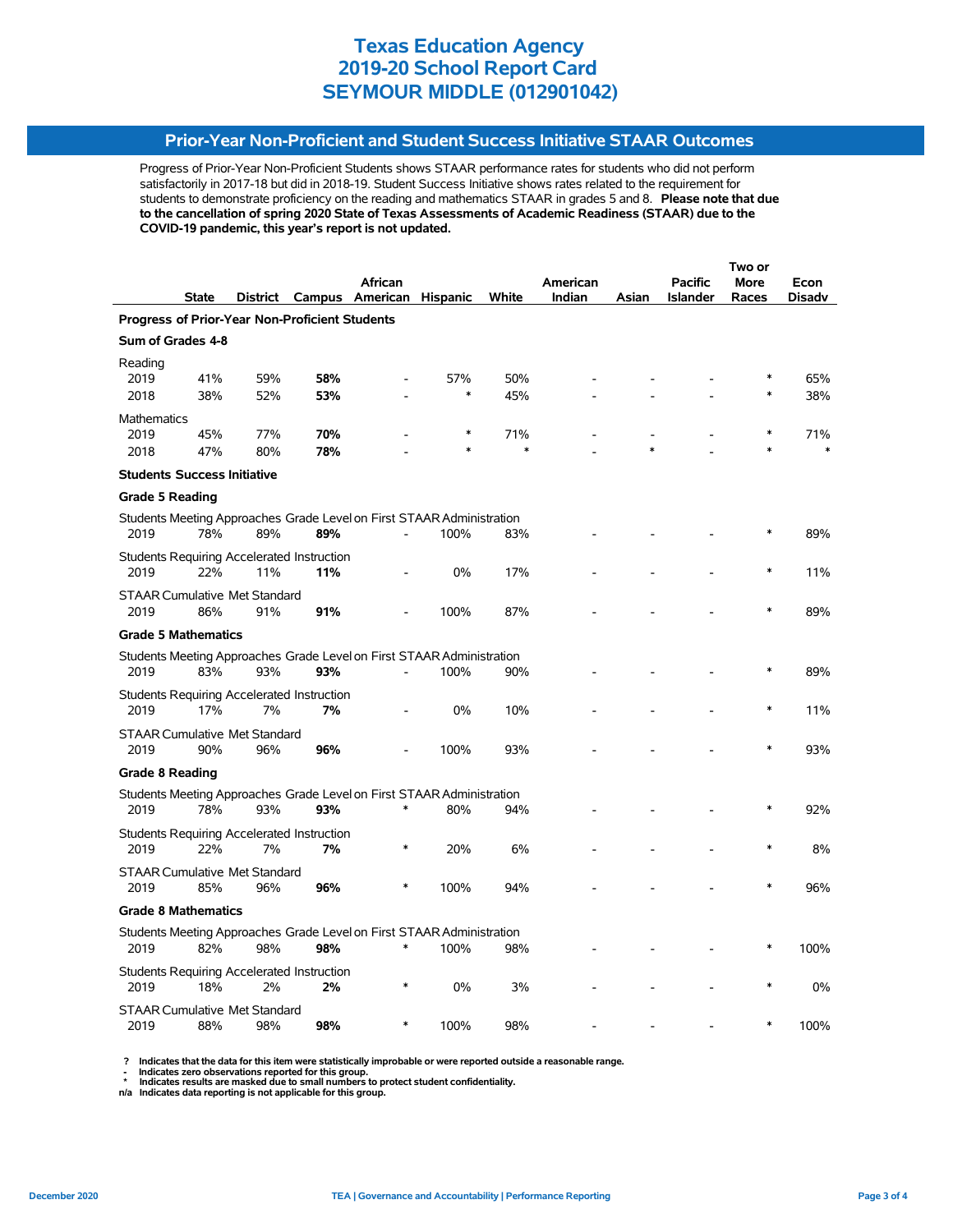**This page is intentionally blank.**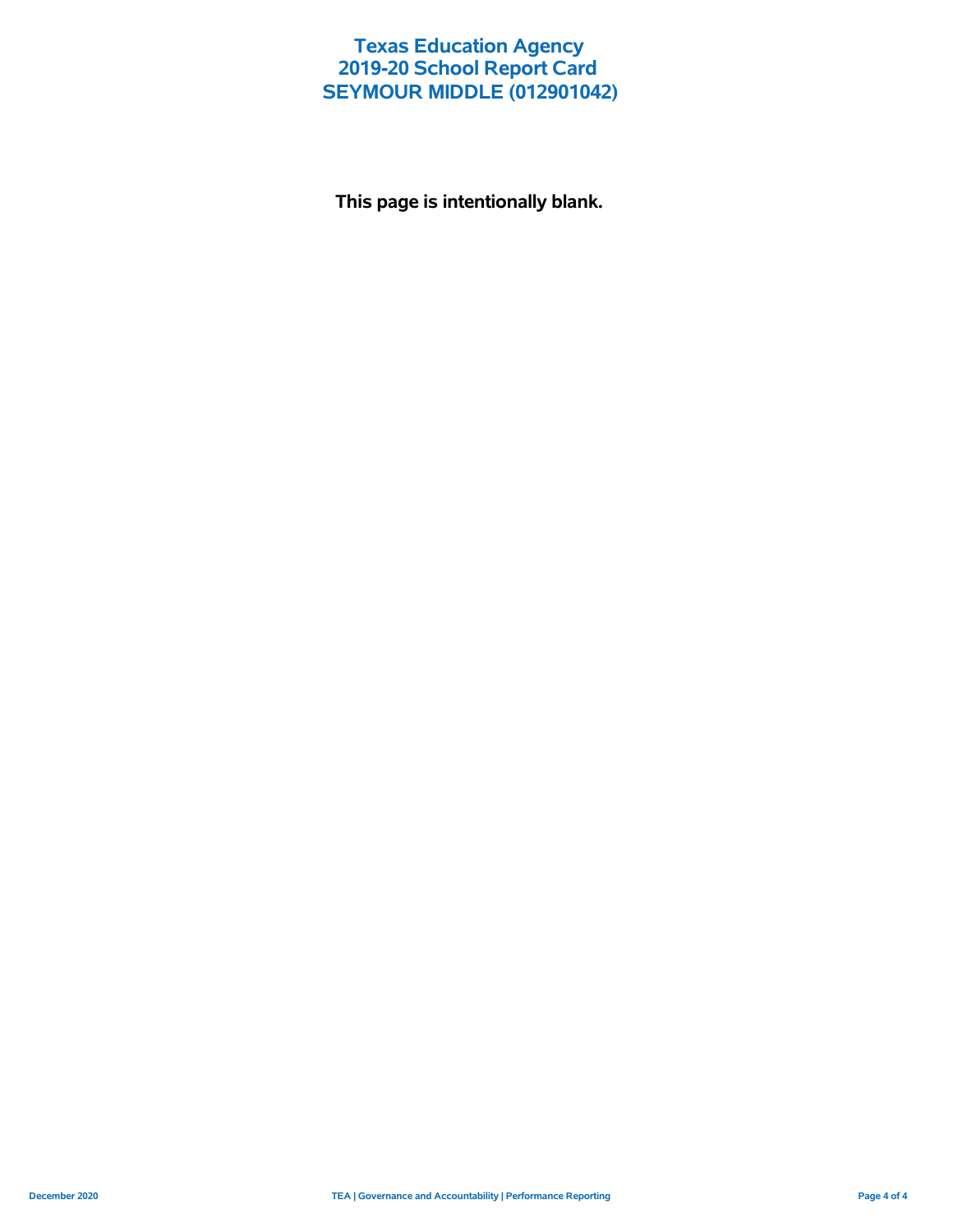| <b>Accountability Rating</b> | <b>School Information</b> |
|------------------------------|---------------------------|
|                              |                           |

#### **\*All Districts and Schools Were Not Rated in 2020 Due to COVID-19\***

**District Name:** SEYMOUR ISD **Campus Type:** Elementary **Total Students:** 245 **Grade Span:** PK - 04

**Not Rated**

Given the impact of COVID-19, all districts and schools received a label of Not Rated: Declared State of Disaster for their 2020 accountability ratings.

**Click here to read the official announcement.**

For more information about this campus, see **https://TXSchools.gov** or the Texas Academic Performance Report at **https://rptsvr1.tea.texas.gov/perfreport/tapr/2020/index.html**

### **Distinction Designations**

#### **[Distinction designations were not awarded in 2020.](https://rptsvr1.tea.texas.gov/perfreport/tapr/2020/index.html)**

#### **School and Student Information**

This section provides demographic information about SEYMOUR EL, including attendance rates; enrollment percentages for various student groups; student mobility rates; [and class size averages at the campus, district, a](https://tea.texas.gov/about-tea/news-and-multimedia/correspondence/taa-letters/every-student-succeeds-act-essa-waiver-approval-2020-state-academic-accountability)nd state level, where applicable.

|                                     | Campus  | <b>District</b> | <b>State</b> |
|-------------------------------------|---------|-----------------|--------------|
| Attendance Rate (2018-19)           | 95.9%   | 95.8%           | 95.4%        |
| <b>Enrollment by Race/Ethnicity</b> |         |                 |              |
| African American                    | 2.8%    | $1.4\%$         | 12.6%        |
| Hispanic                            | 21.8%   | 21.8%           | 52.8%        |
| White                               | 67.3%   | 69.9%           | 27.0%        |
| American Indian                     | $0.0\%$ | $0.0\%$         | $0.4\%$      |
| Asian                               | $0.0\%$ | 0.3%            | 4.6%         |
| Pacific Islander                    | $0.0\%$ | $0.0\%$         | 0.2%         |
| Two or More Races                   | 8.1%    | 6 6%            | 2.5%         |
| <b>Enrollment by Student Group</b>  |         |                 |              |
| Economically Disadvantaged          | 71.0%   | 59.9%           | 60.2%        |
| <b>Special Education</b>            | 15.3%   | 12.4%           | 10.7%        |
| <b>English Learners</b>             | $0.4\%$ | 0.5%            | 20.3%        |
| Mobility Rate (2018-19)             | 12.8%   | 9.6%            | 15.3%        |

|                                         | Campus | <b>District</b> | <b>State</b> |
|-----------------------------------------|--------|-----------------|--------------|
| Class Size Averages by Grade or Subject |        |                 |              |
| Elementary                              |        |                 |              |
| Kindergarten                            | 14.7   | 14.7            | 19.0         |
| Grade 1                                 | 15.3   | 15.3            | 18.9         |
| Grade 2                                 | 10.9   | 10.9            | 18.8         |
| Grade 3                                 | 12.5   | 12.5            | 19.0         |
| Grade 4                                 | 13.6   | 13.6            | 19.2         |
|                                         |        |                 |              |

### **School Financial Information (2018-19)**

Various financial indicators based on actual data from the prior year are reported for the campus, district, and state. For more information, see **[http://tea.texas.gov/financialstandardreports/.](http://tea.texas.gov/financialstandardreports/)**

|                                        | Campus District State |             |  |
|----------------------------------------|-----------------------|-------------|--|
| <b>Instructional Staff Percent</b>     | n/a                   | 65.6% 64.6% |  |
| <b>Instructional Expenditure Ratio</b> | n/a                   | 58.5% 62.8% |  |

|                                     | Campus  | District | <b>State</b> |
|-------------------------------------|---------|----------|--------------|
| <b>Expenditures per Student</b>     |         |          |              |
| <b>Total Operating Expenditures</b> | \$7,908 | \$12.293 | \$9.913      |
| Instruction                         | \$5.518 | \$6.445  | \$5.558      |
| Instructional Leadership            | \$0     | \$0      | \$162        |
| School Leadership                   | \$531   | \$709    | \$589        |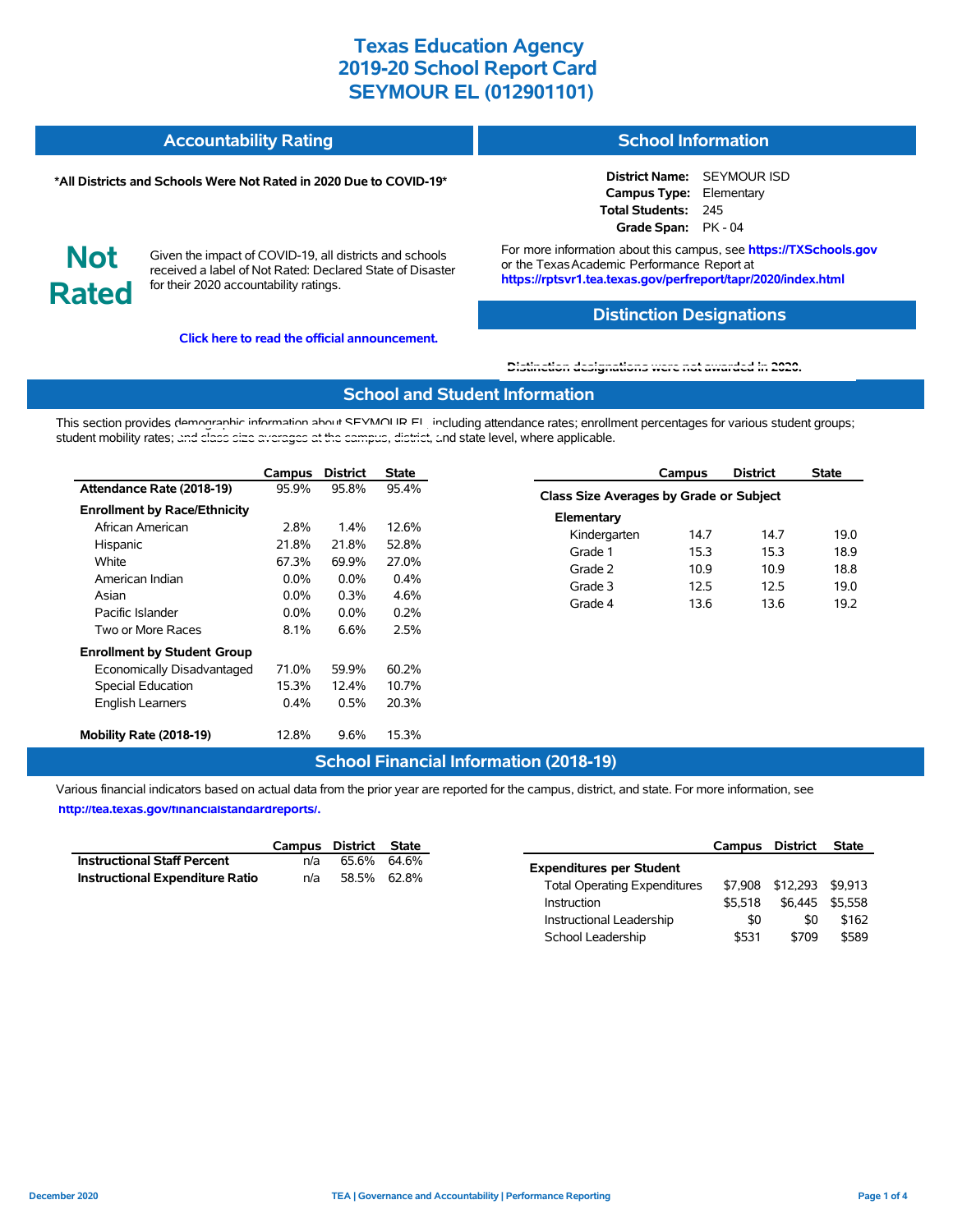### **STAAR Outcomes**

This section provides STAAR performance and Academic Growth outcomes. Academic Growth measures whether students are maintaining performance or improving from year to year. **Please note that due to the cancellation of spring 2020 State of Texas Assessments of Academic Readiness (STAAR) due to the COVID-19 pandemic, the performance of this year's report is not updated.**

|                                                                                |      |              |     |                 |                          |                 |       |                          | Two or |                          |        |               |
|--------------------------------------------------------------------------------|------|--------------|-----|-----------------|--------------------------|-----------------|-------|--------------------------|--------|--------------------------|--------|---------------|
|                                                                                |      |              |     |                 | <b>African</b>           |                 |       | American                 |        | <b>Pacific</b>           | More   | Econ          |
|                                                                                |      | <b>State</b> |     | District Campus | American                 | <b>Hispanic</b> | White | Indian                   | Asian  | Islander                 | Races  | <b>Disadv</b> |
| STAAR Performance Rates at Approaches Grade Level or Above (All Grades Tested) |      |              |     |                 |                          |                 |       |                          |        |                          |        |               |
| All Subjects                                                                   | 2019 | 78%          | 88% | 89%             |                          | 75%             | 91%   |                          |        | $\overline{a}$           | 93%    | 82%           |
|                                                                                | 2018 | 77%          | 89% | 94%             | $\ast$                   | 94%             | 94%   |                          |        | $\overline{a}$           | 93%    | 93%           |
| ELA/Reading                                                                    | 2019 | 75%          | 90% | 89%             | $\overline{\phantom{a}}$ | 75%             | 94%   | $\overline{\phantom{a}}$ |        | $\overline{a}$           | 83%    | 81%           |
|                                                                                | 2018 | 74%          | 86% | 94%             | $\ast$                   | 100%            | 92%   |                          |        | $\overline{a}$           | 100%   | 93%           |
| <b>Mathematics</b>                                                             | 2019 | 82%          | 94% | 88%             | $\overline{\phantom{a}}$ | 75%             | 90%   | $\overline{\phantom{0}}$ |        | $\overline{a}$           | 100%   | 81%           |
|                                                                                | 2018 | 81%          | 95% | 96%             | ∗                        | 100%            | 97%   | $\overline{\phantom{0}}$ |        | $\overline{a}$           | 83%    | 98%           |
| Writing                                                                        | 2019 | 68%          | 76% | 88%             |                          | *               | 88%   | $\overline{\phantom{0}}$ |        | $\overline{a}$           | $\ast$ | 86%           |
|                                                                                | 2018 | 66%          | 84% | 88%             |                          | 77%             | 92%   |                          |        |                          | $\ast$ | 83%           |
| STAAR Performance Rates at Meets Grade Level or Above (All Grades Tested)      |      |              |     |                 |                          |                 |       |                          |        |                          |        |               |
| All Subjects                                                                   | 2019 | 50%          | 59% | 53%             |                          | 36%             | 59%   |                          |        |                          | 33%    | 44%           |
|                                                                                | 2018 | 48%          | 60% | 60%             | $\ast$                   | 61%             | 62%   |                          |        | $\overline{a}$           | 43%    | 59%           |
| ELA/Reading                                                                    | 2019 | 48%          | 61% | 51%             | $\overline{\phantom{a}}$ | 38%             | 55%   |                          |        | $\overline{a}$           | 50%    | 45%           |
|                                                                                | 2018 | 46%          | 57% | 55%             | $\ast$                   | 56%             | 56%   | $\overline{a}$           |        | $\overline{a}$           | 50%    | 56%           |
| Mathematics                                                                    | 2019 | 52%          | 65% | 56%             | $\overline{\phantom{a}}$ | 44%             | 63%   | $\overline{a}$           |        | $\overline{a}$           | 17%    | 45%           |
|                                                                                | 2018 | 50%          | 67% | 62%             | $\ast$                   | 56%             | 66%   |                          |        | $\overline{a}$           | 33%    | 58%           |
| Writing                                                                        | 2019 | 38%          | 45% | 51%             |                          | *               | 59%   |                          |        |                          | $\ast$ | 43%           |
|                                                                                | 2018 | 41%          | 59% | 68%             |                          | 77%             | 64%   |                          |        |                          | $\ast$ | 70%           |
| <b>STAAR Performance Rates at Masters Grade Level (All Grades Tested)</b>      |      |              |     |                 |                          |                 |       |                          |        |                          |        |               |
| All Subjects                                                                   | 2019 | 24%          | 28% | 29%             | $\overline{a}$           | 17%             | 33%   |                          |        | $\overline{a}$           | 20%    | 26%           |
|                                                                                | 2018 | 22%          | 29% | 29%             | ∗                        | 39%             | 28%   |                          |        | $\overline{a}$           | 7%     | 25%           |
| ELA/Reading                                                                    | 2019 | 21%          | 29% | 32%             | $\overline{\phantom{a}}$ | 25%             | 34%   |                          |        | $\overline{a}$           | 33%    | 30%           |
|                                                                                | 2018 | 19%          | 24% | 24%             | $\ast$                   | 33%             | 22%   |                          |        | $\overline{a}$           | 17%    | 22%           |
| <b>Mathematics</b>                                                             | 2019 | 26%          | 33% | 32%             | $\overline{\phantom{a}}$ | 13%             | 39%   |                          |        | $\overline{a}$           | 17%    | 28%           |
|                                                                                | 2018 | 24%          | 40% | 37%             | $\ast$                   | 44%             | 39%   |                          |        | $\overline{\phantom{a}}$ | $0\%$  | 33%           |
| Writing                                                                        | 2019 | 14%          | 15% | 17%             | $\overline{\phantom{a}}$ | $\ast$          | 21%   |                          |        |                          | $\ast$ | 14%           |
|                                                                                | 2018 | 13%          | 18% | 23%             |                          | 38%             | 16%   |                          |        |                          | $\ast$ | 13%           |
| Academic Growth Score (All Grades Tested)                                      |      |              |     |                 |                          |                 |       |                          |        |                          |        |               |
| <b>Both Subjects</b>                                                           | 2019 | 69           | 73  | 84              |                          | 81              | 85    |                          |        |                          | 83     | 83            |
|                                                                                | 2018 | 69           | 74  | 78              | $\overline{a}$           | 79              | 78    |                          |        | $\overline{a}$           | $\ast$ | 81            |
| ELA/Reading                                                                    | 2019 | 68           | 70  | 77              | $\overline{a}$           | $\ast$          | 75    |                          |        |                          | $\ast$ | 79            |
|                                                                                | 2018 | 69           | 70  | 72              | $\overline{a}$           | 71              | 71    |                          |        |                          | $\ast$ | 83            |
| Mathematics                                                                    | 2019 | 70           | 76  | 91              | $\overline{\phantom{a}}$ | $\ast$          | 94    |                          |        |                          | $\ast$ | 88            |
|                                                                                | 2018 | 70           | 79  | 83              | $\overline{\phantom{a}}$ | 88              | 85    |                          |        |                          | $\ast$ | 79            |

? Indicates that the data for this item were statistically improbable or were reported outside a reasonable range.<br>- Indicates zero observations reported for this group.<br>\* Indicates results are masked due to small numbers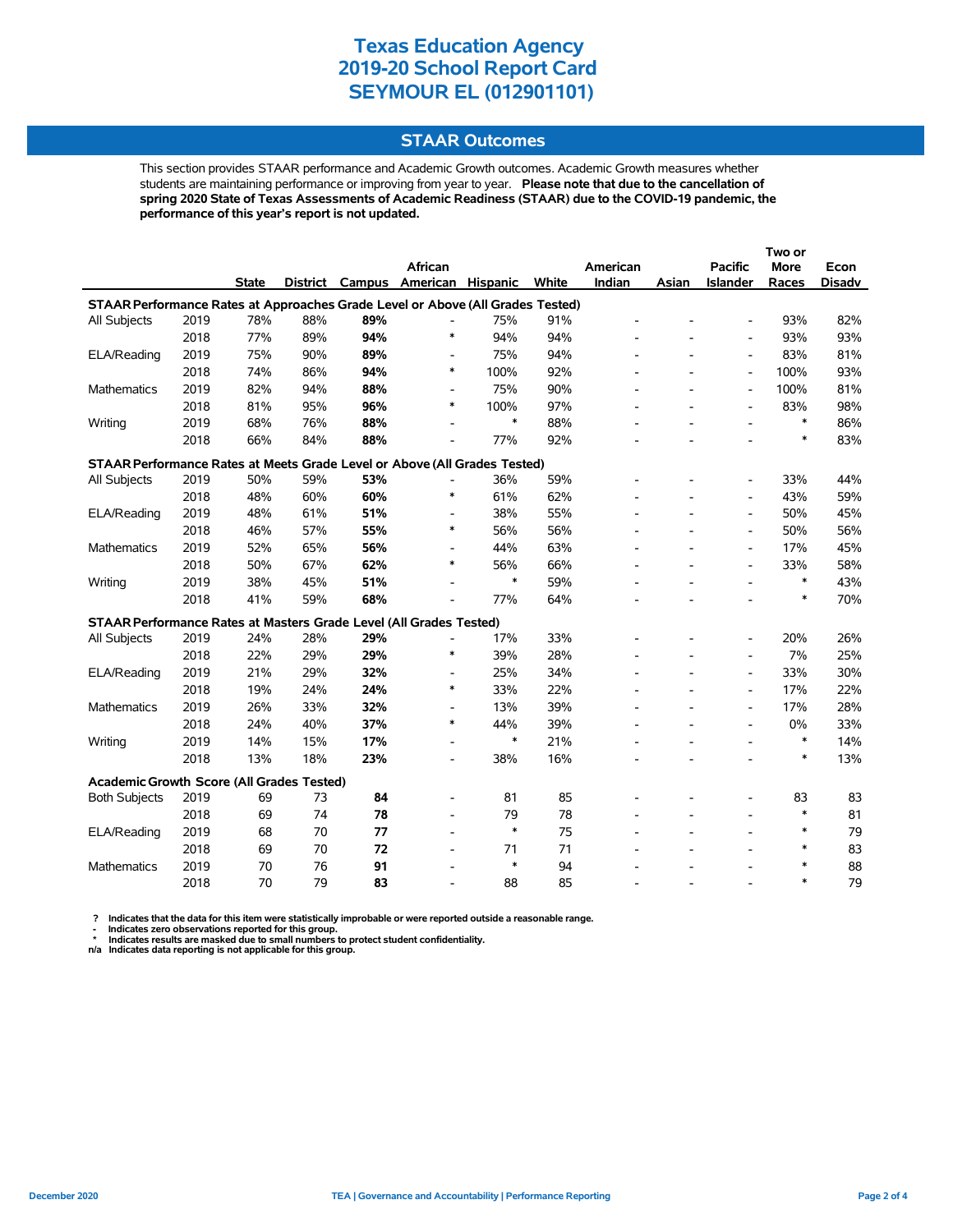### **Prior-Year Non-Proficient and Student Success Initiative STAAR Outcomes**

Progress of Prior-Year Non-Proficient Students shows STAAR performance rates for students who did not perform satisfactorily in 2017-18 but did in 2018-19. Student Success Initiative shows rates related to the requirement for students to demonstrate proficiency on the reading and mathematics STAAR in grades 5 and 8. **Please note that due to the cancellation of spring 2020 State of Texas Assessments of Academic Readiness (STAAR) due to the COVID-19 pandemic, this year's report is not updated.**

|                    |              |                 |                                                |                 |                          |        |                          |       |                 | Two or |               |
|--------------------|--------------|-----------------|------------------------------------------------|-----------------|--------------------------|--------|--------------------------|-------|-----------------|--------|---------------|
|                    |              |                 |                                                | <b>African</b>  |                          |        | American                 |       | <b>Pacific</b>  | More   | Econ          |
|                    | <b>State</b> | <b>District</b> |                                                | Campus American | <b>Hispanic</b>          | White  | Indian                   | Asian | <b>Islander</b> | Races  | <b>Disady</b> |
|                    |              |                 | Progress of Prior-Year Non-Proficient Students |                 |                          |        |                          |       |                 |        |               |
| Sum of Grades 4-8  |              |                 |                                                |                 |                          |        |                          |       |                 |        |               |
| Reading            |              |                 |                                                |                 |                          |        |                          |       |                 |        |               |
| 2019               | 41%          | 59%             | $\star$                                        |                 | $\overline{\phantom{a}}$ | $\ast$ | ۰                        |       |                 |        | $\ast$        |
| 2018               | 38%          | 52%             | *                                              |                 | $\overline{\phantom{a}}$ | $\ast$ | -                        |       |                 |        | $\ast$        |
| <b>Mathematics</b> |              |                 |                                                |                 |                          |        |                          |       |                 |        |               |
| 2019               | 45%          | 77%             | $\star$                                        |                 | $\overline{\phantom{a}}$ | $\ast$ | $\overline{\phantom{a}}$ | ۰     |                 | $\ast$ | $\ast$        |
| 2018               | 47%          | 80%             | $\star$                                        |                 | $\overline{\phantom{a}}$ | *      | -                        | ۰     |                 |        |               |

 **? Indicates that the data for this item were statistically improbable or were reported outside a reasonable range.**

**1.** Indicates zero observations reported for this group.<br> **1.** Indicates zero the sex mealed for this group.

 **\* Indicates results are masked due to small numbers to protect student confidentiality. n/a Indicates data reporting is not applicable for this group.**